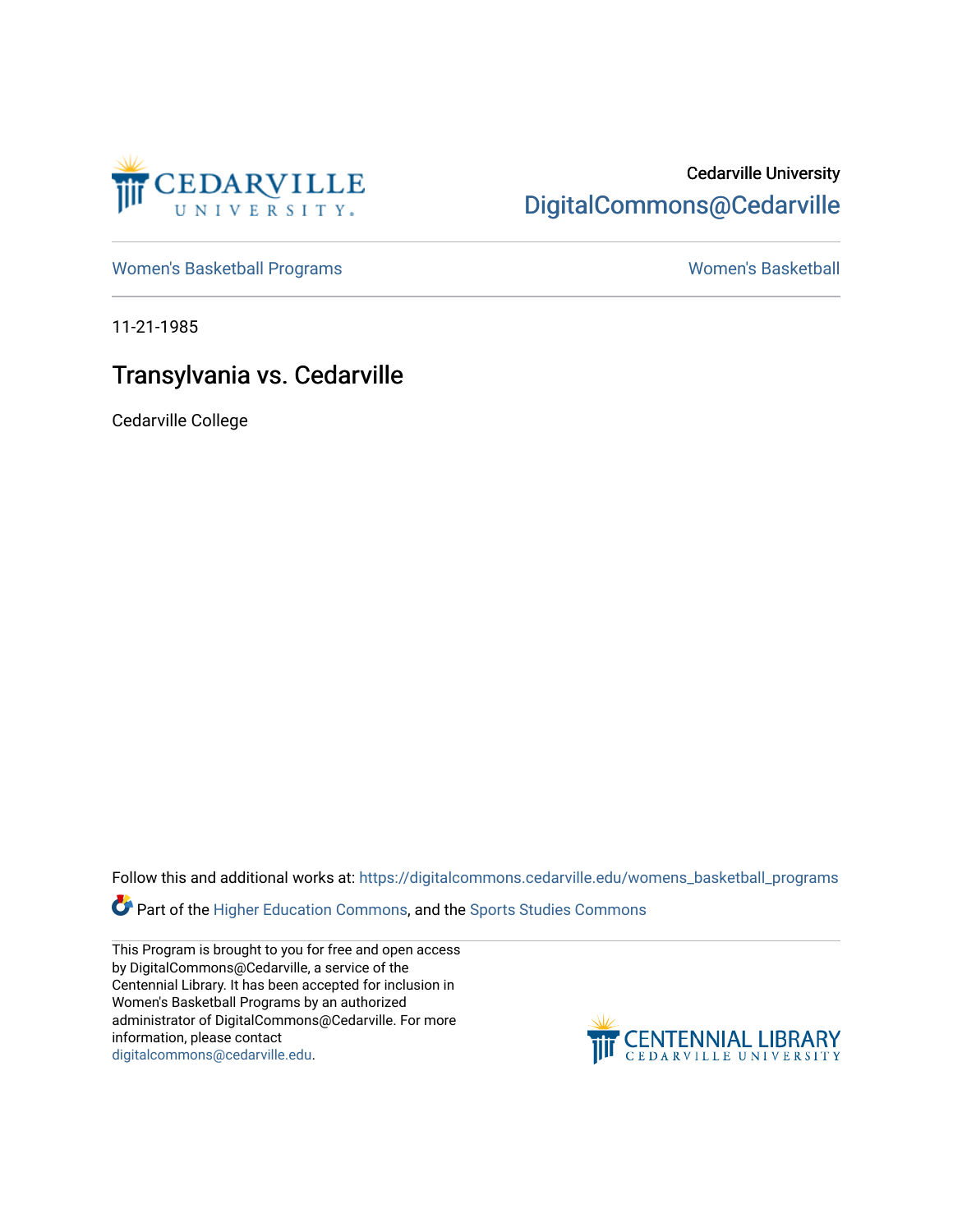## TRANSYLVANIA UNIVERSITY

vs.

### CEDARVILLE COLLEGE



November 21, 1985

7:30 p.m.

Athletic Center

Cedarville College Women's Basketball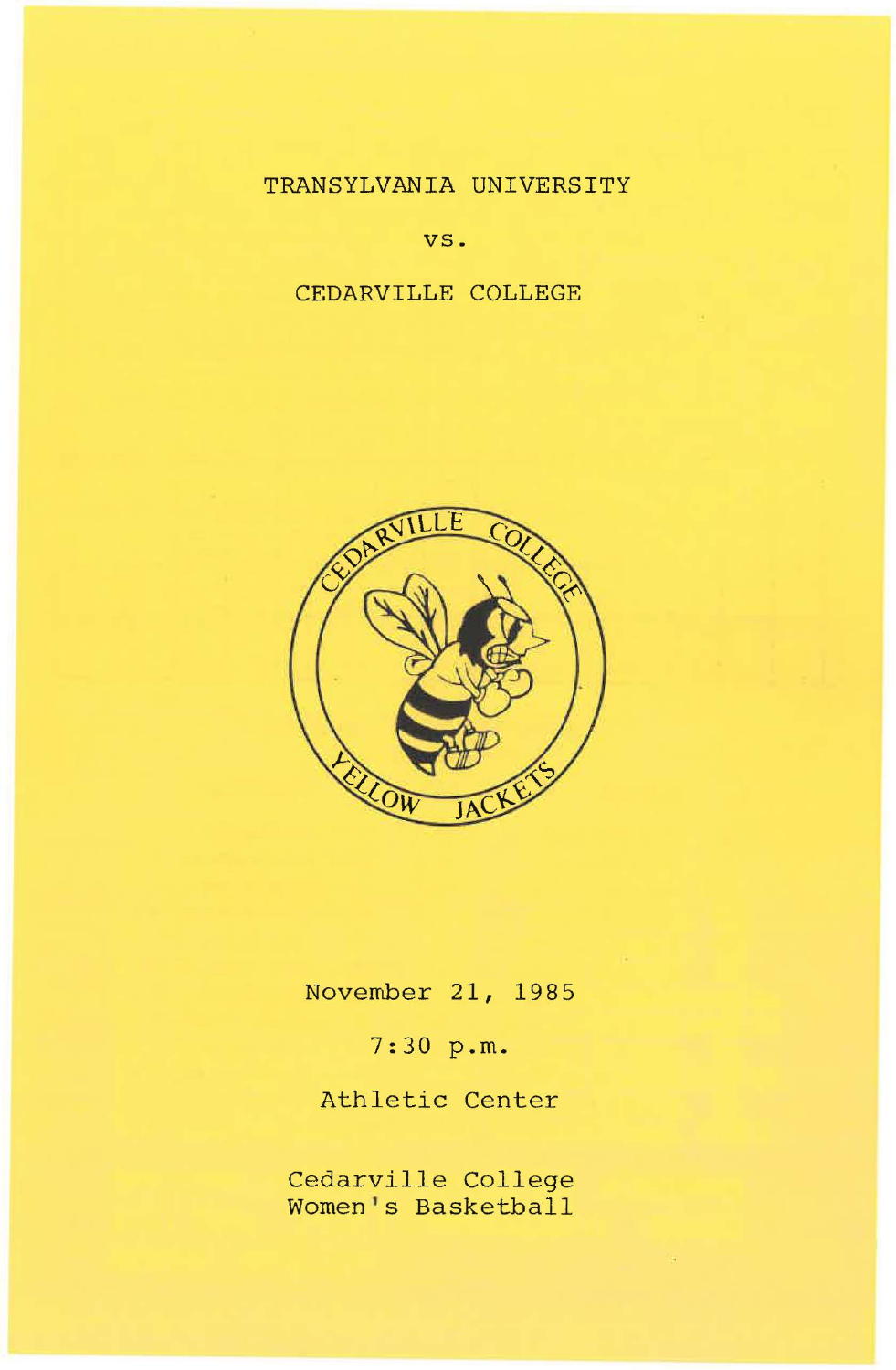| Pos. | No. | Player | <b>Field Goals</b>                                              | Free Throws                         | Personals           |
|------|-----|--------|-----------------------------------------------------------------|-------------------------------------|---------------------|
|      |     |        | $1 - 2 - 3 - 4 - 5 - 6 - 7 - 8 - 9$                             | $1 - 2 - 3 - 4 - 5 - 6 - 7 - 8 - 9$ | $1 - 2 - 3 - 4 - 5$ |
|      |     |        | 10.11.12.13.14.15                                               | 10-11-12-13-14-15                   |                     |
|      |     |        | $16 - 17 - 18 - 19 - 20$                                        | 16-17-18-19-20                      |                     |
|      |     |        | $1 - 2 - 3 - 4 - 5 - 6 - 7 - 8 - 9$                             | $1-2-3-4-5-6-7-8-9$                 | $1 - 2 - 3 - 4 - 5$ |
|      |     |        | 10-11-12-13-14-15                                               | 10-11-12-13-14-15                   |                     |
|      |     |        | 16-17-18-19-20                                                  | 16-17-18-19-20                      |                     |
|      |     |        | $1-2-3-4-5-6-7-8-9$                                             | $1-2-3-4-5-6-7-8-9$                 | $1 - 2 - 3 - 4 - 5$ |
|      |     |        | 10.11.12.13.14.15                                               | $10-11-12-13-14-15$                 |                     |
|      |     |        | 16-17-18-19-20                                                  | 16-17-18-19-20                      |                     |
|      |     |        | $1 - 2 - 3 - 4 - 5 - 6 - 7 - 89$                                | $1 - 2 - 3 - 4 - 5 - 6 - 7 - 8 - 9$ | $1.2.3 - 4.5$       |
|      |     |        | 10-11-12-13-14-15                                               | 10.11.12.13.14.15                   |                     |
|      |     |        | 16.17.18.19.20                                                  | 16-17 18-19-20                      |                     |
|      |     |        | 12.3.4.5.6.789                                                  | 1.2.34.5678.9                       | $1-2-3-4-5$         |
|      |     |        | 10-11-12 13-14-15                                               | 10-11 12-13-14 15                   |                     |
|      |     |        | 16.17.18.19.20                                                  | $16-17-18-19-20$                    |                     |
|      |     |        | 1.2.3.4.5.6.7.8.9                                               | $1.2 - 3.4 - 5.6 - 7.8 - 9$         | $1 - 2 - 3 - 4 - 5$ |
|      |     |        | 10-11-12-13-14-15                                               | 10-11-12-13-14-15                   |                     |
|      |     |        | 16-17-18-19-20                                                  | 16-17-18-19-20                      |                     |
|      |     |        | 1.2.3456.789                                                    | 1.2.3.4.5.6.7.8.9                   | $1 - 2 - 3 - 4 - 5$ |
|      |     |        | 10-11 12-13 14 15                                               | 10-11 12 13-14 15                   |                     |
|      |     |        | 16 17 18 19 20                                                  | 16-17-18-19-20                      |                     |
|      |     |        | $1-2-3-4-5-6-7-8-9$                                             | $1-2.3 - 4.5 - 6.7 - 8.9$           | $1 - 2 - 3 - 4 - 5$ |
|      |     |        | 10-11-12-13-14-15                                               | 10-11-12-13-14-15                   |                     |
|      |     |        | 16-17-18-19-20                                                  | 16-17-18-19-20                      |                     |
|      |     |        | $1.2.3 - 4.5 - 6.7 - 8.9$                                       | $1-2.34-5-6.7-8-9$                  | $1 - 2 - 3 - 4 - 5$ |
|      |     |        | 10-11-12 13-14-15                                               | 10-11-12-13-14-15                   |                     |
|      |     |        | 16-17-18-19-20                                                  | 16-17-18-19-20                      |                     |
|      |     |        | $1 - 2 \cdot 3 \cdot 4 \cdot 5 \cdot 6 \cdot 7 \cdot 8 \cdot 9$ | $1 - 2 - 3 - 4 - 5 - 6 - 7 - 8 - 9$ | $1 - 2 - 3 - 4 - 5$ |
|      |     |        | 10-11-12-13-14-15                                               | 10-11-12-13-14-15                   |                     |
|      |     |        | 16-17-18-19-20                                                  | 16-17-18-19-20                      |                     |

#### TRANSYLVANIA UNIVERSITY "Pioneers"

| NO. | <b>Example 18 HT PRINT</b><br><b>PLAYER</b> |         |                | HOMETOWN       |
|-----|---------------------------------------------|---------|----------------|----------------|
| 10  | Kim Hinton                                  | $5 - 4$ | FR.            | Salmouth, KY   |
| 11  | Beth Lucas                                  | $5 - 6$ | <b>SR</b>      | Lexington, KY  |
| 12  | Margaret Duff                               | $5 - 7$ | S <sub>0</sub> | Somerset, KY   |
| 20  | Jill Gallt                                  | $5 - 4$ | SR.            | Lexington, KY  |
| 22  | Audrey Arthur                               | $5 - 9$ | FR.            | Ashland, KY    |
| 24  | Yvonne Yancey                               | $5 - 8$ | JR.            | Ashland, KY    |
| 25  | Teresa Osborne                              | $5 - 9$ | S <sub>0</sub> | Richmond, KY   |
| 33  | Missy Rawlings                              | $5 - 5$ | JR.            | Carlisle, KY   |
| 40  | Lenore Sparks                               | $5 - 9$ | S <sub>0</sub> | Olive Hill, KY |
| 41  | Sherry Holley                               | $5 - 7$ | J <sub>R</sub> | Lexington, KY  |
| 42  | Holly Davis                                 | $6 - 1$ | FR             | Prospect, KY   |
| 54  | Sarah Gatewood                              | $5 - 9$ | FR.            | Frankfort, KY  |

CO-COACHES: Pat Deacon, Mark Turner MANAGER: Elisa Osborne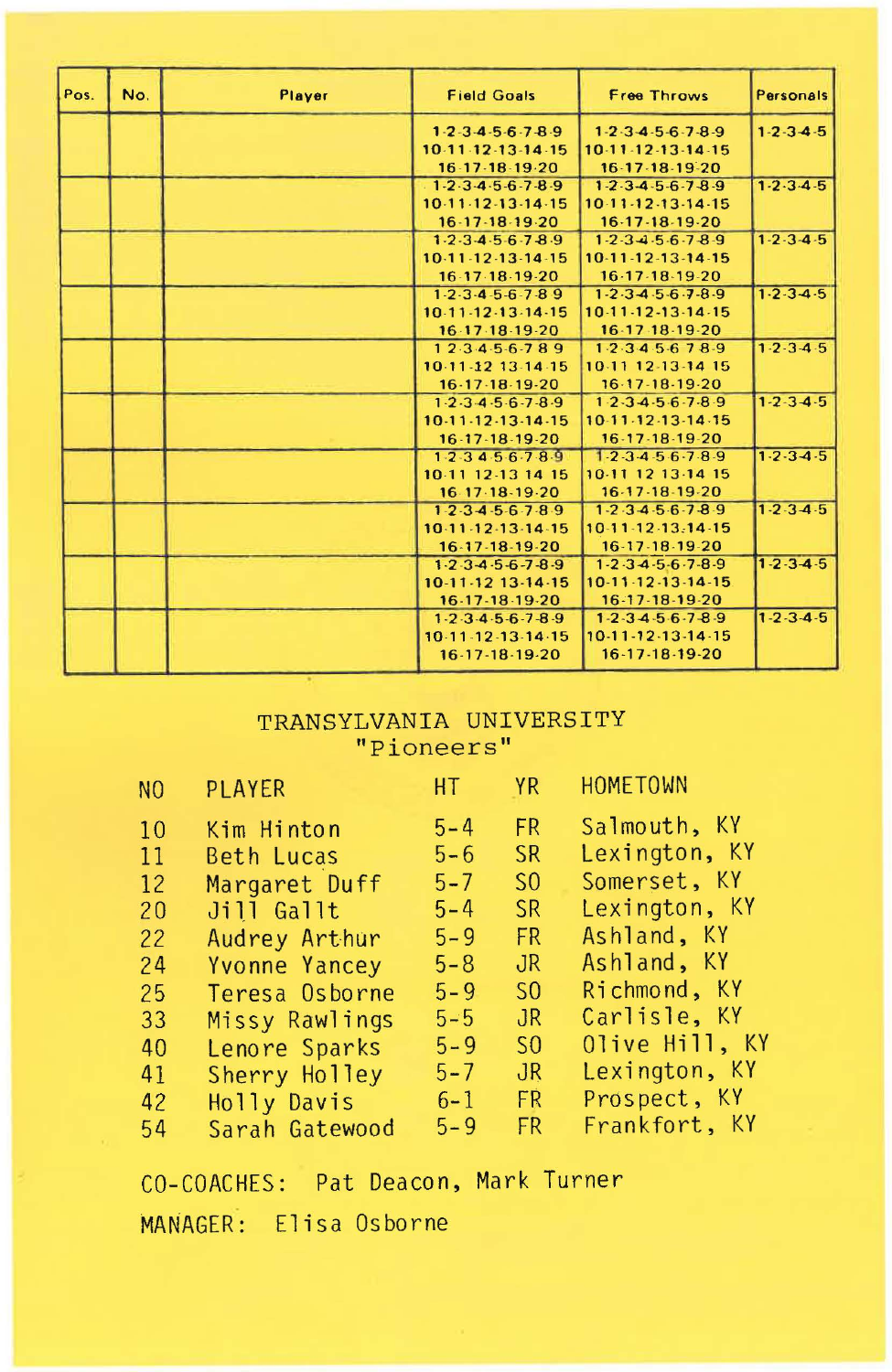| Pos. | No. | Player | <b>Field Goals</b>                  | Free Throws                         | Personals           |
|------|-----|--------|-------------------------------------|-------------------------------------|---------------------|
|      |     |        | $1-2-3-4-5-6-7-8-9$                 | 1.2.34.56.78.9                      | $1 - 2 - 3 - 4 - 5$ |
|      |     |        | 10.11.12.13.14.15                   | 10-11-12-13-14-15                   |                     |
|      |     |        | 16-17-18-19-20                      | 16-17-18-19-20                      |                     |
|      |     |        | $1 - 2 - 3 - 4 - 5 - 6 - 7 - 8 - 9$ | $1-2-3-4-5-6-7-8-9$                 | $1 - 2 - 3 - 4 - 5$ |
|      |     |        | 10.11.12.13.14.15                   | 10.11.12.13.14.15                   |                     |
|      |     |        | 16-17-18-19-20                      | 16-17-18-19-20                      |                     |
|      |     |        | $1-2-3-4-5-6-7-8-9$                 | $1-2-3-4-5-6-7-8-9$                 | $1 - 2 - 3 - 4 - 5$ |
|      |     |        | 10-11-12-13 14-15                   | $10-11-12-13-14-15$                 |                     |
|      |     |        | 16-17-18-19-20                      | 16-17-18 19-20                      |                     |
|      |     |        | $1 - 2 - 3 - 4 - 5 - 6 - 7 - 8 - 9$ | $1 - 2 - 3 - 4 - 5 - 6 - 7 - 8 - 9$ | $1 - 2 - 3 - 4 - 5$ |
|      |     |        | 10-11-12-13-14-15                   | $10.11.12 - 13.14.15$               |                     |
|      |     |        | 16-17-18-19-20                      | 16-17-18-19-20                      |                     |
|      |     |        | 12.3456.789                         | 1.2.34.56.78.9                      | 1.2.345             |
|      |     |        | 10 11 - 12 13 14 - 15               | 10.11.12.13.14.15                   |                     |
|      |     |        | 16-17-18-19-20                      | 16-17-18-19-20                      |                     |
|      |     |        | $1-2-3-4-5-6-7-8-9$                 | $1.2 - 3.4 - 5.6 - 7.8 - 9$         | $1.2 - 3.4 - 5$     |
|      |     |        | 10-11-12-13-14-15                   | 10-11-12-13-14-15                   |                     |
|      |     |        | 16.17.18.19.20                      | 16-17-18-19-20                      |                     |
|      |     |        | $1\overline{2}3456.789$             | 1.2.34.56.78.9                      | $1 - 2 - 3 - 4 - 5$ |
|      |     |        | 10 11 12 13 14 15                   | 10-11-12 13-14-15                   |                     |
|      |     |        | $16-17-18-19-20$                    | 16-17-18-19-20                      |                     |
|      |     |        | $1-2-3-4-5-6-7-8-9$                 | $1-2-3-4-5-6-7-8-9$                 | $1 - 2 - 3 - 4 - 5$ |
|      |     |        | 10.11.12.13.14.15                   | 10-11-12-13-14-15                   |                     |
|      |     |        | 16-17-18-19-20                      | 16-17-18-19-20                      |                     |
|      |     |        | $1-2-3-4-5-6-7-8-9$                 | $1-2-3-4-5-6-7-8-9$                 | $1 - 2 - 3 - 4 - 5$ |
|      |     |        | 10-11-12 13-14-15                   | $10-11-12-13-14-15$                 |                     |
|      |     |        | 16-17-18-19-20                      | 16-17-18-19-20                      |                     |
|      |     |        | 1.2.3.4.5.6.7.8.9                   | $1-2-3-4-5-6-7-8-9$                 | $1 - 2 - 3 - 4 - 5$ |
|      |     |        | 10-11-12-13-14-15                   | 10-11-12-13-14-15                   |                     |
|      |     |        | 16-17-18-19-20                      | 16-17-18-19-20                      |                     |

#### CEDARVILLE COLLEGE "Yellow Jackets"

| N <sub>0</sub> | <b>PLAYER</b>    | HT.      | YR.            | HOMETOWN       |
|----------------|------------------|----------|----------------|----------------|
| $\overline{4}$ | Patti Parker     | $5 - 6$  | J <sub>R</sub> | Bigfork, MT    |
| 10             | Crystal Patrick  | $5 - 2$  | S <sub>0</sub> | Waverly, OH    |
| 12             | Kim Fordyce      | $5 - 4$  | S <sub>0</sub> | LaVale, MD     |
| 14             | Karen Headdings  | $5 - 8$  | SR.            | Halifax, PA    |
| 20             | Lynn Case        | $5 - 3$  | FR             | Fremont, OH    |
| 22             | Sherri Norrick   | $5 - 7$  | JR.            | Winamac, IN    |
| 24             | Lois Schofield   | $5 - 8$  | <b>FR</b>      | Moose Pass, AK |
| 30             | Tonya Bumpus     | $5 - 10$ | S <sub>0</sub> | Cumberland, OH |
| 32             | Brenda Daily     | $5 - 4$  | <b>FR</b>      | Pontiac, MI    |
| 34             | Michelle Freeman | $5 - 5$  | FR.            | Charleston, WV |
| 40             | Chris Friesen    | $5 - 7$  | FR.            | Redding, CA    |
| 42             | Terri VanBeveren | $5 - 6$  | FR.            | Manaus, BRAZIL |

HEAD COACH: Bob Fires ASST. COACH: Diane Lichtensteiger MANAGER: Sarah Barr